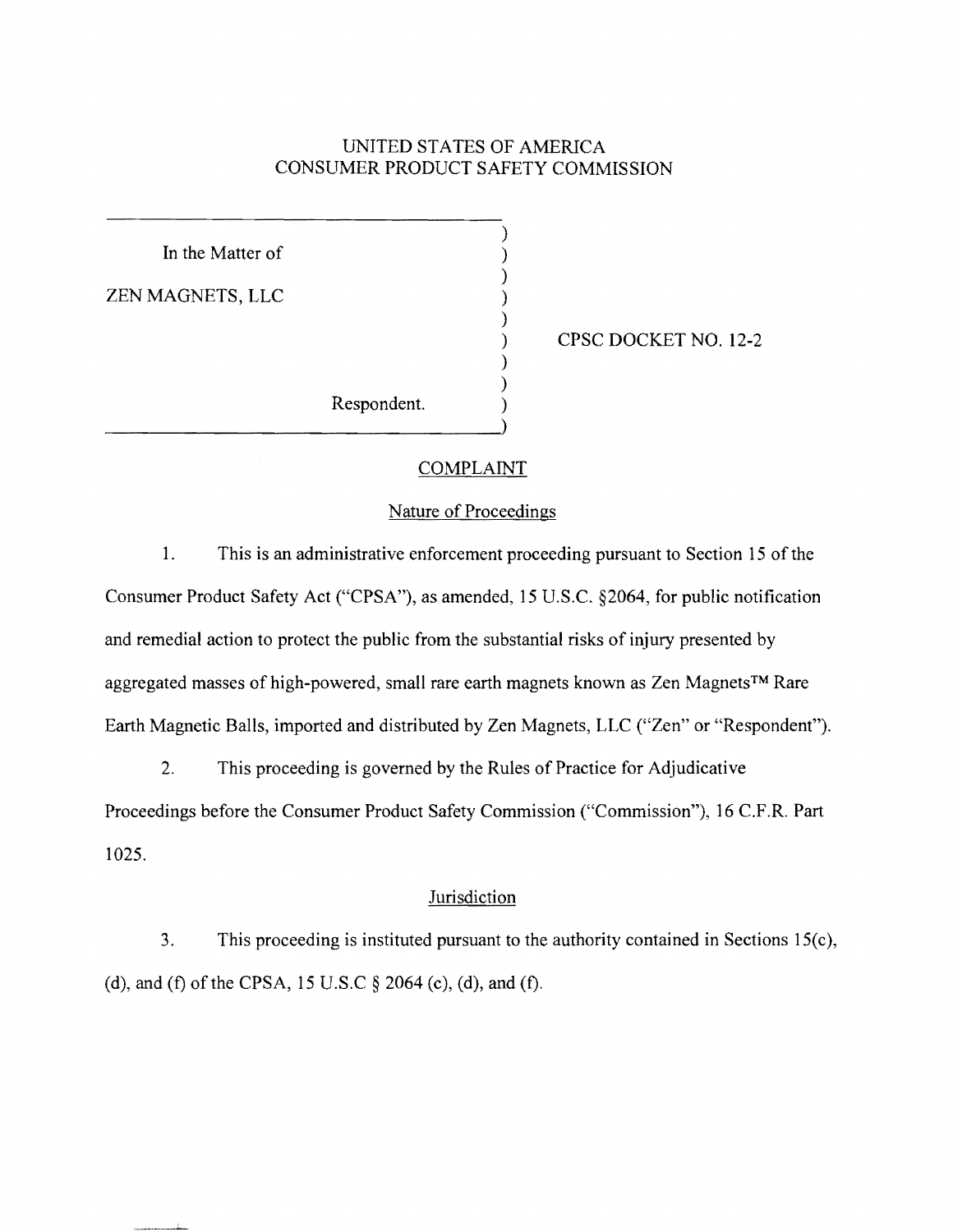#### Parties

4. Complaint Counsel is the staff of the Division of Compliance within the Office of the General Counsel of the Commission ("Complaint Counsel"). The Commission is an independent federal regulatory agency established pursuant to Section 4 of the CPSA, 15 U.S.C. § 2053.

5. Upon information and belief, Zen is a Colorado corporation with its principal place of business located at 4155 E. Jewell Avenue, Suite 908, Denver, Colorado, 80222.

6. Respondent is an importer and distributor of the Subject Products known as Zen MagnetsTM.

7. As importer and distributor of the Subject Products, Respondent is a "manufacturer" and "distributor" of a "consumer product" that is "distributed in commerce," as those terms are defined in CPSA sections  $3(a)(5),(7),(8)$ , and  $(11)$  of the CPSA, 15 U.S.C. §§  $2052(a)(5),(7)$ , (8), and (11).

#### The Consumer Product

8. The Subject Products are imported and distributed in U.S. commerce and offered for sale to consumers for their personal use in or around a permanent or temporary household or residence, a school, and in recreation or otherwise. The Subject Products consist of small, individual magnets that are packaged as aggregated masses in containers of varying size. These containers hold anywhere from 72 to 1,728 small magnets. Each magnet ranges in size from approximately 5.03 mm, with a chrome coating, and a flux index of over 50.

9. Upon information and belief, the flux index of the Subject Products ranges from 577.1 to 581.4 $kg<sup>2</sup>mm.<sup>2</sup>$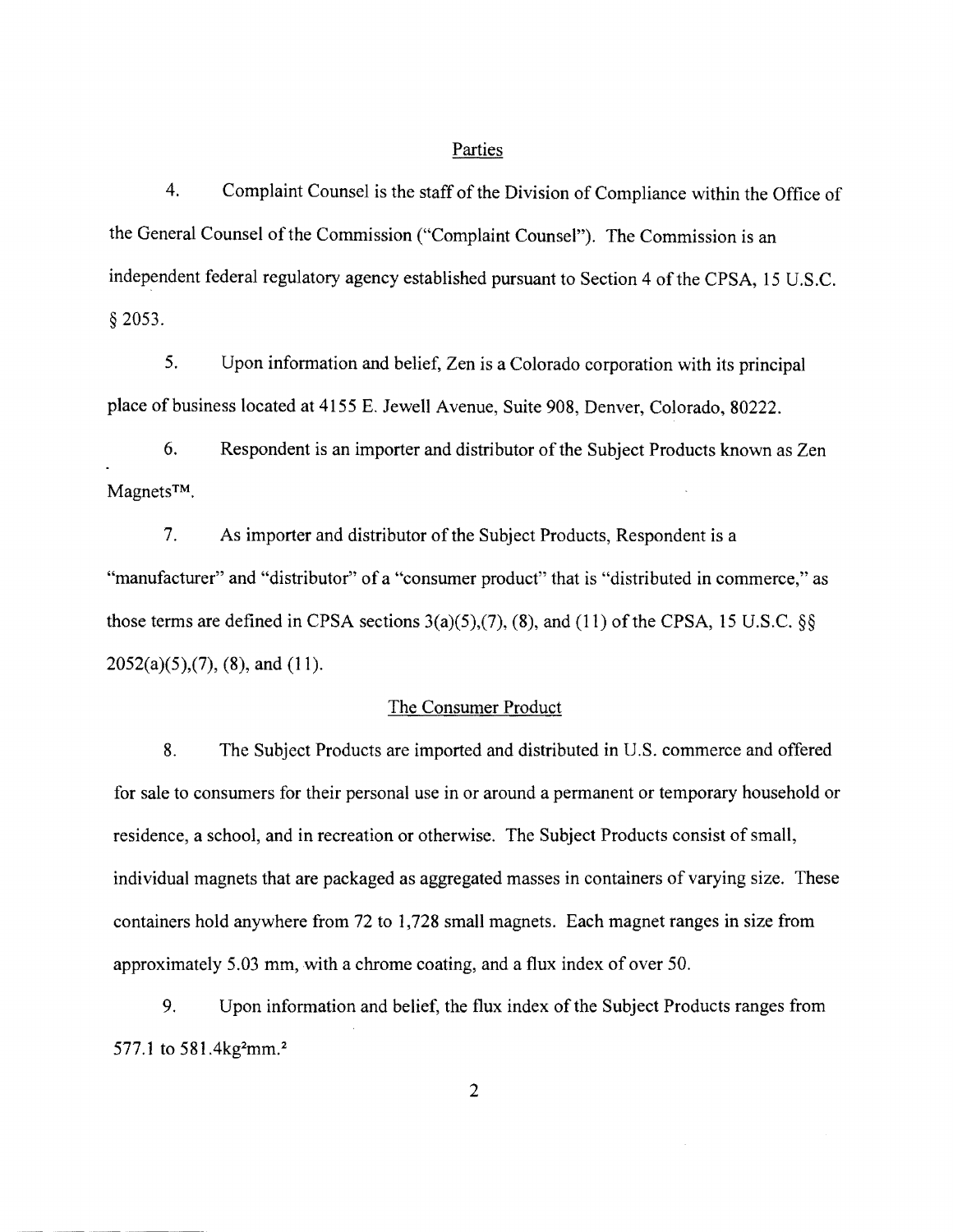10. Upon information and belief, Respondent introduced the Subject Products into U.S. commerce in July 2009.

11. Upon information and belief, the Subject Products are currently manufactured by Bestway Magnet Corp. No. 225, Northern Section of Huancheng Westroad, Ningbo, China.

12. Upon information and belief, Respondent advertised and marketed the product in 2009 and 2010 as "fun to play with" strong rare-earth magnets that "look good on cute people" and can act as stress relief and a way to relieve boredom.

13. Upon information and belief, in 2011 Respondent began advertising and marketing the product as a "magnetic science kit" in addition to the uses listed above.

14. Upon information and belief, the Subject Products are sold in a velvet sack, or an MDF hard case for the sets of 72 and 216 magnets. The larger set of 1,728 magnets is packaged in a velvet-lined wooden teak box. The sets range in retail price from approximately \$12.65 to over \$250.00 for the largest set.

15. Upon information and belief, more than 57,000 of the Subject Products have been sold to consumers in the United States.

#### The Subject Products Create a Substantial Risk of Injury to the Public

16. The Subject Products pose a risk of magnet ingestion by children under the age of 14, who, consistent with developmentally appropriate behavior, may place single or numerous magnet balls in their mouths. The risk of ingestion also exists when adolescents use the product to mimic piercings of the lip, tongue, and cheek and accidentally swallow the balls.

17. If two or more of the magnets are ingested and their magnetic forces pull them together, the magnets can pinch or trap the intestinal walls or other digestive tissue between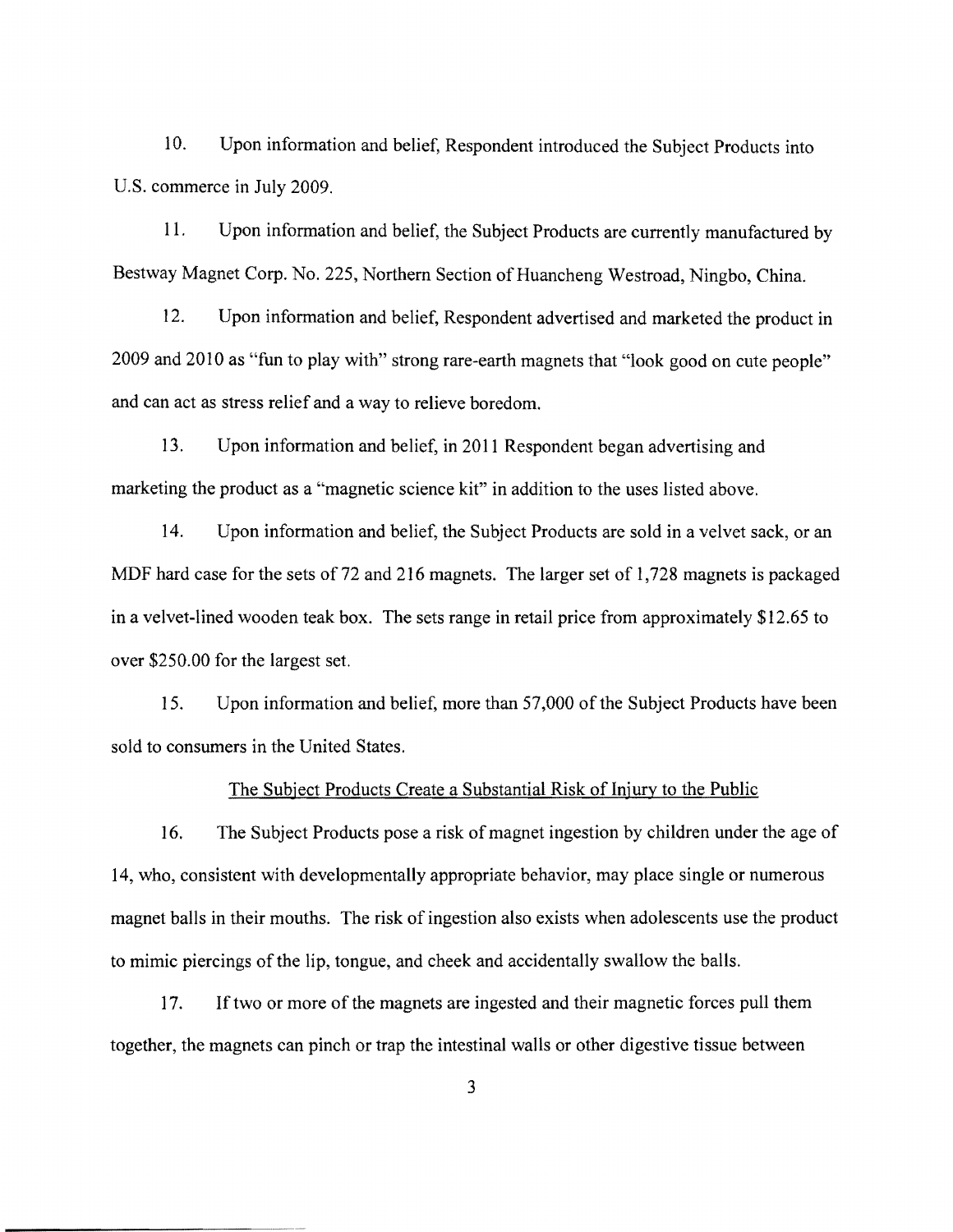them resulting in acute and long-term health consequences. Magnets that attract through the walls of the intestines result in progressive tissue injury, beginning with local inflammation and ulceration, progressing to tissue death, then perforation or fistula formation. Such conditions can lead to infection, sepsis, and death. Ingestion of more than one magnet often requires medical intervention, including endoscopic or surgical procedures. However, because the initial symptoms of injury from magnet ingestion are nonspecific and may include nausea, vomiting, and abdominal pain, caretakers, parents, and medical professionals may easily mistake these nonspecific symptoms for other common gastrointestinal upsets, and erroneously believe that medical treatment is not immediately required.

18. Medical professionals may not be aware of the dangers posed by ingestion ofthe Subject Products and the corresponding need for immediate evaluation and monitoring. A delay of surgical intervention due to the patient's presentation with nonspecific symptoms and/or a lack of awareness by medical personnel of the dangers posed by multiple magnet ingestion can exacerbate life-threatening internal injuries.

19. Magnets that become affixed through the gastrointestinal walls and are not surgically removed may result in intestinal perforations that can lead to necrosis, the formation of fistulas, or ultimately, perforation of the bowel and leakage of toxic bowel contents into the abdominal cavity. These conditions can lead to serious injury and possibly even death.

20. Endoscopic and surgical procedures may also be complicated in cases of mUltiple magnet ingestion due to the attraction of the magnet balls to the metal equipment used to retrieve the magnets.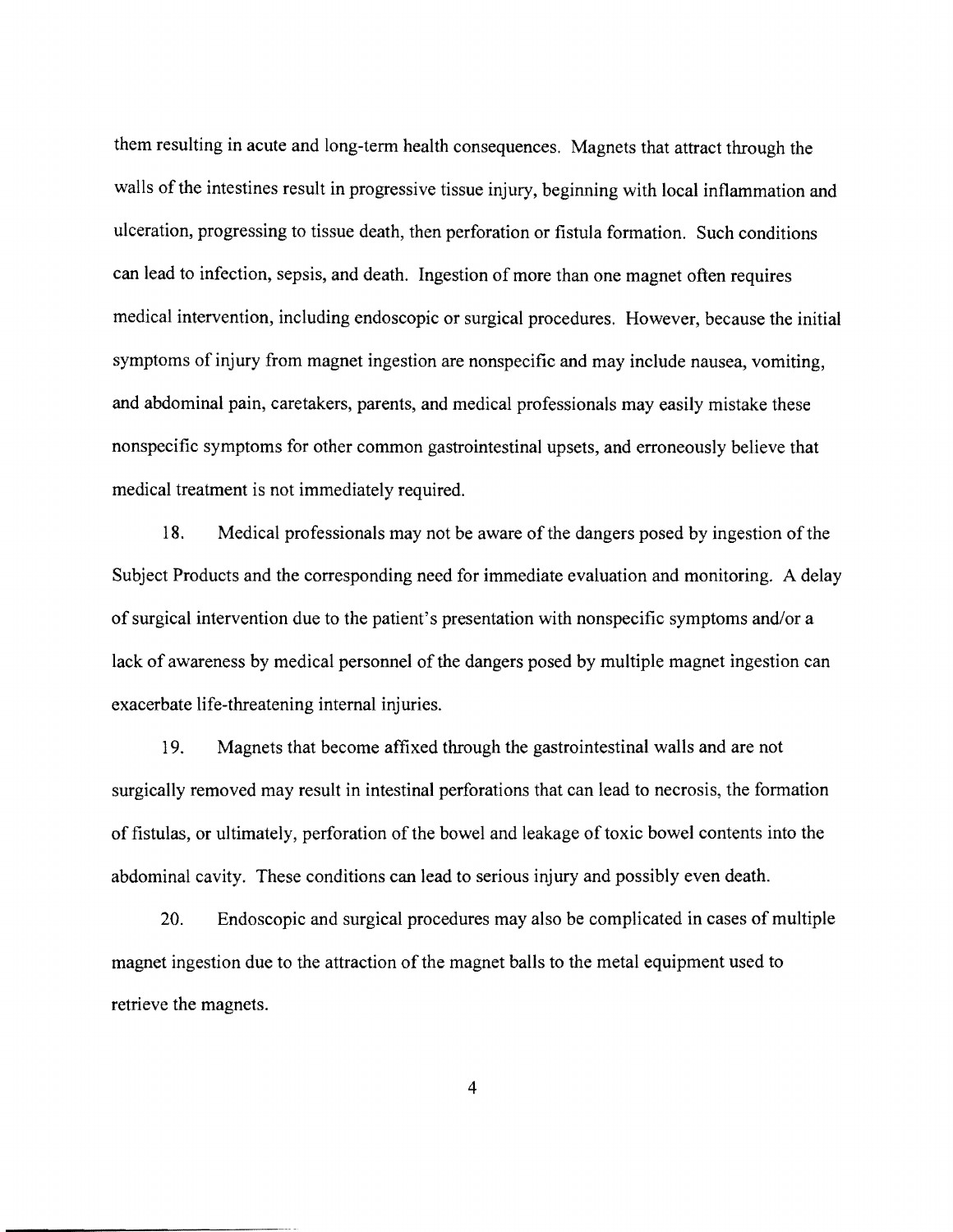21. Children who undergo surgery to remove multiple magnets from their gastrointestinal tract face long-term health consequences, including intestinal scarring, nutritional deficiencies due to loss of portions of the bowel, and possible fertility issues for women.

#### COUNT I

# The Subject Products' Warnings and Labeling Are Defective as they Do Not Effectively Communicate the Hazards Associated with the Ingestion of the Subject

# Product

22. Paragraphs 1 through 21 are hereby realleged and incorporated by reference as though fully set forth herein.

23. Upon information and belief, many children have ingested products (the "Ingested Products") that are almost identical in form, substance, and content to Zen Magnet™ products.

24. Upon information and belief, the Ingested Products are marketed in substantially similar ways as Zen Magnet™ products.

25. Upon information and belief, the Ingested Products are used in substantially similar ways to Zen Magnet™ products.

26. Upon information and belief, some models of the Subject Products are sold in packaging that contain the following warning on a small slip of paper:

> Warning: DO NOT SWALLOW MAGNETS. How old do you have to be to play with these? Dunno. 14 years old in the U.S. for a strong magnetic toy, unless it's not a toy, then no age limit, but they're fun magnets spheres, aren't they a toy? Unless it's a "science kit" then the government age recommendation is 8+. *But really, it's whatever age at which a person stops swallowing non-foods.*

27. The packaging also states: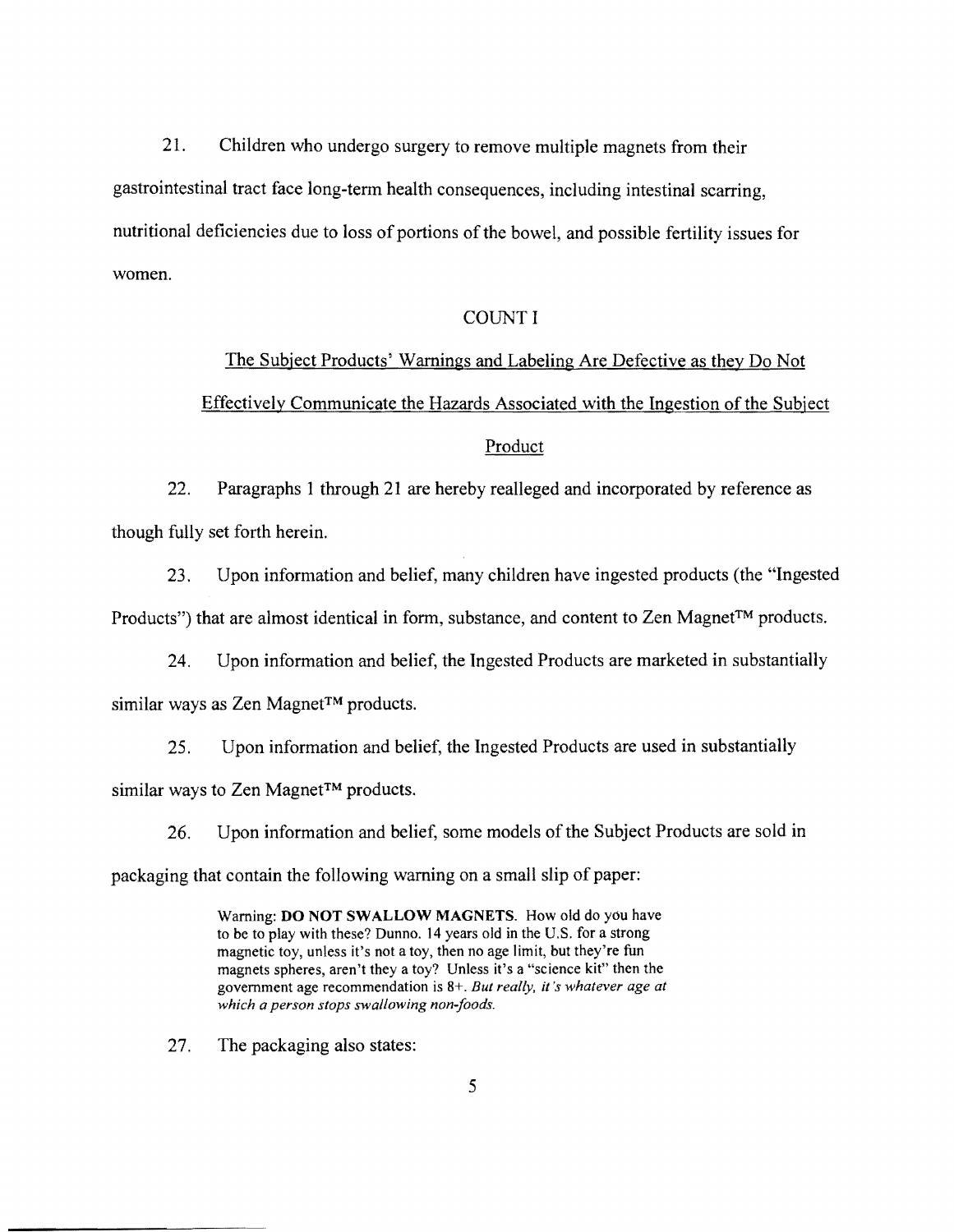Strong magnets can cause fatal intestinal pinching. Place swallowing magnets on your don't do list along with breathing water, drinking poison, and running into traffic. Call poison control if more than one is swallowed. And keep these away from kids (and pets) who don't understand these dangers. BTW, this is a "science kit" for sure.

28. On October 11, 2011, staff notified Respondent that Zen Magnets<sup>TM</sup> failed to comply with ASTM Standard F963-08, which required that such products be marketed to children 14+.

29. On November 10, **2011,** the Commission issued a public safety alert warning the public of the dangers of the ingestion of rare earth magnets.

30. Upon information and belief, Respondent only recently changed its product's marketing to comply with ASTM Standard F963-08. Its website now states that "CPSC recommends minimum age of 14" and "US Government age recommendation is 14 years."

31. Despite the Commission safety alert and enhanced warnings on the Subject Products and the Ingested Products, ingestions of Ingested Products continue to occur.

32. Warnings are ineffective for the Subject Products because parents and caregivers do not realize the hazards associated with the Subject Products of magnet ingestion, and as a result, they will continue to allow children to have access to the Subject Products. Children cannot, and do not, recognize the hazard either, and as a result, they will continue to mouth the items, swallow them, or in the case of young adolescents and teens, mimic body piercings.

33. Warnings are ineffective for the Subject Products because once the Subject Product is removed from its packaging, the individual magnets display no warning against ingestion or aspiration, and the small size of the individual magnets precludes the addition of such a warning.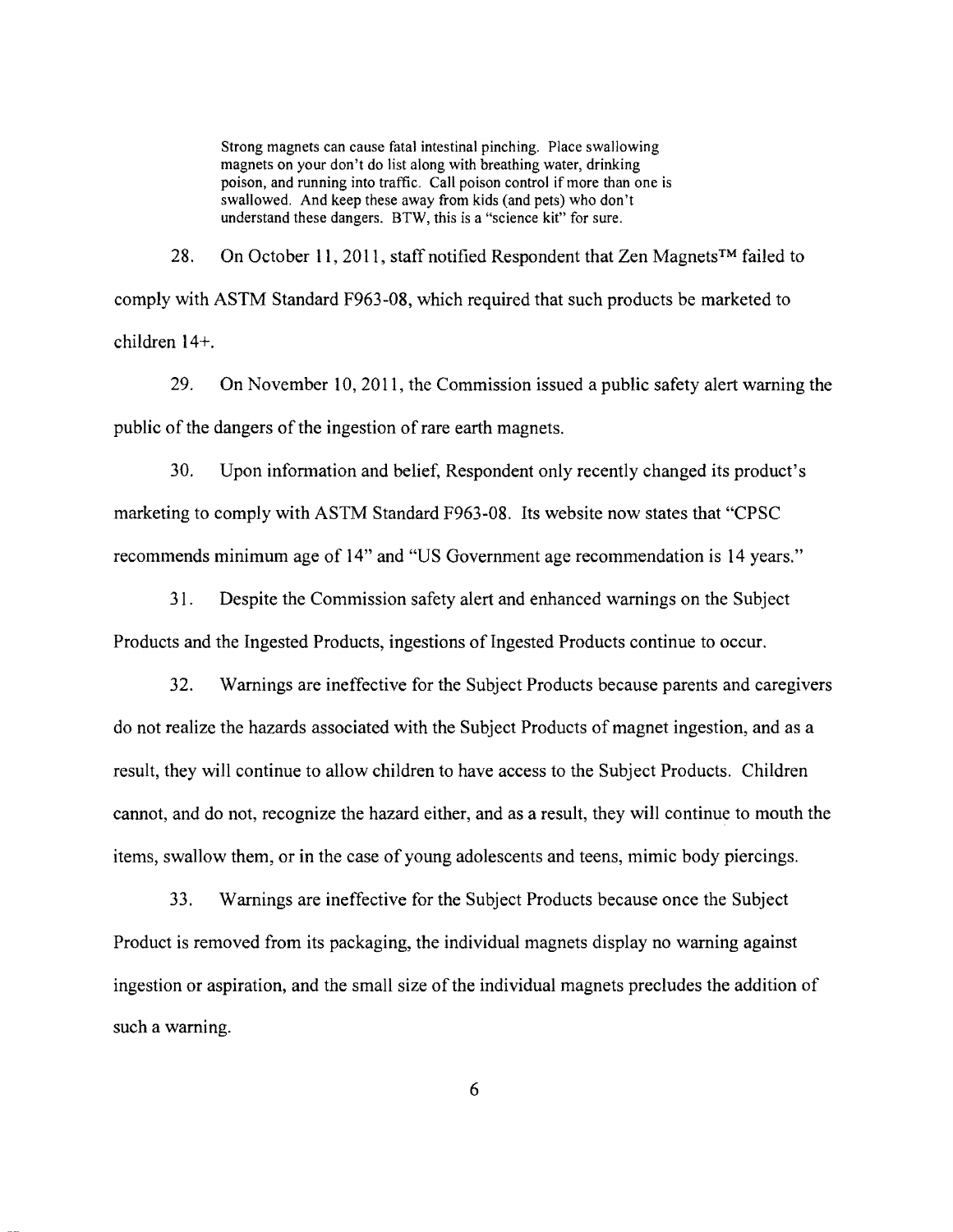34. Warnings are ineffective because individual magnets are easily shared among children so that many end users of the product are likely to have had no exposure to any warning.

35. The Subject Products are defective because their packaging and warning labels cannot guard against the foreseeable misuse of the product and prevent the substantial risk of injury to children.

36. Therefore, the Subject Products are defective pursuant to sections  $15(a)(2)$  of the CPSC, 15 U.S.C. §2064 (a)(2).

#### COUNT II

# The Subject Products, as Designed, Are Defective and Pose a Substantial Risk of Injury

37. Paragraphs 1 through 36 are hereby realleged and incorporated by reference as though fully set forth herein.

38. The Subject Products are defective because they do not operate exclusively as intended, and thus, they present a substantial risk of injury to the public. Although the Subject Products warn against placing the magnets in the mouth, misuse is foreseeable nonetheless.

39. The Subject Products present a substantial risk of injury to children because the individual magnets are intensely appealing to children due to the tactile features, small size, and highly reflective, shiny metallic coatings of the magnets.

40. The Subject Products are also appealing to children because the individual magnets are smooth, unique, and make a soft snapping sound as they are manipulated.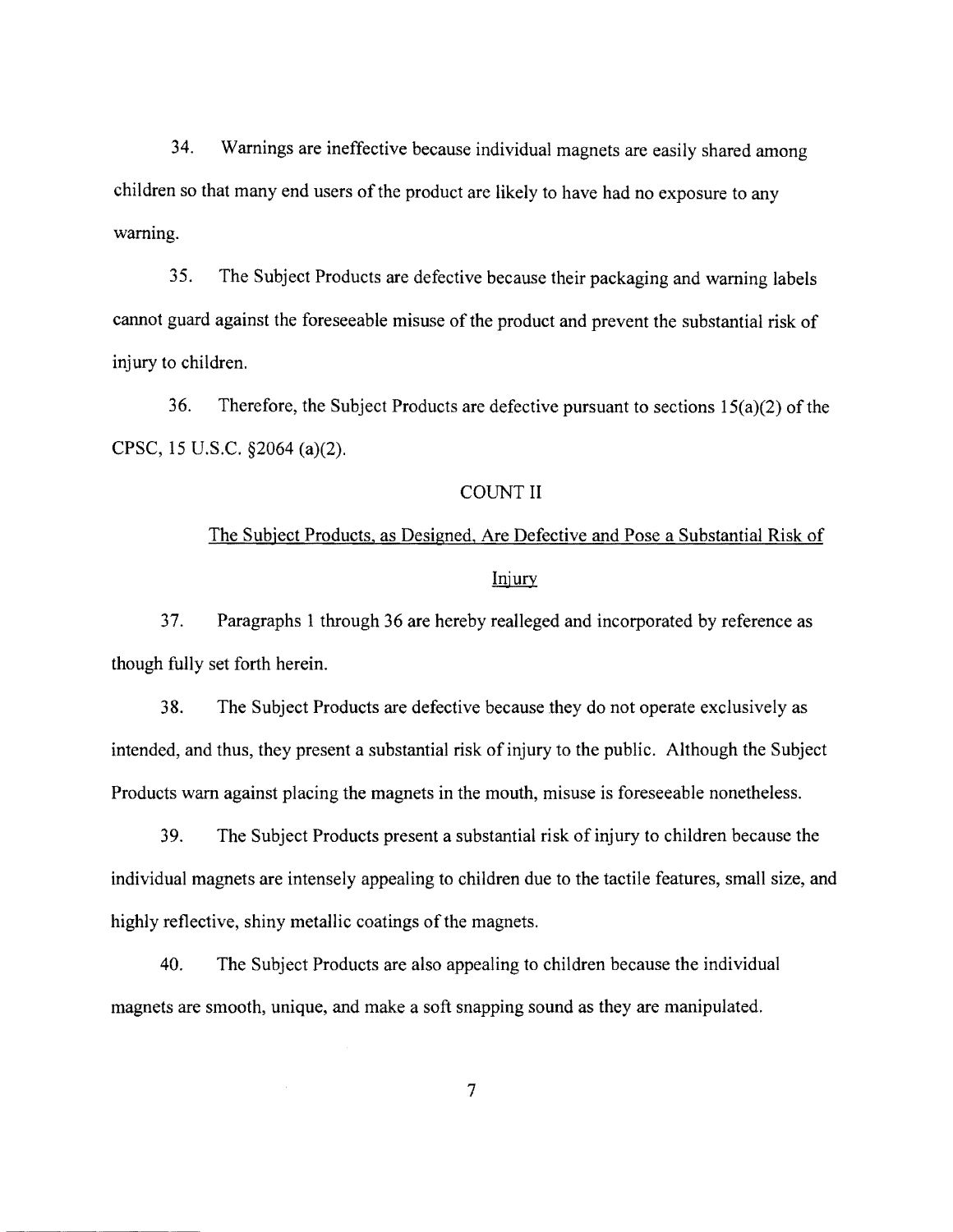41. The Subject Products also move in unexpected, incongruous ways as the poles on the magnets move to align properly, which may evoke a degree of awe and amusement among children.

42. The Subject Products also have the unique capability of adhering to one another through body tissue, enabling adolescents to use the magnets to mimic body piercings. This can be appealing to adolescents who are experimenting with what they, and their caregivers, might erroneously believe to be safer risk-taking than getting an actual body piercing.

43. The Subject Products present a substantial risk of injury to children because they do not act solely as adult products or manipulatives.

44. The Subject Products present a substantial risk of injury to children because they are marketed to appeal to both children and adults.

45. The Subject Products are marketed as "fun to play with" products that "look good on cute people."

46. The Subject Products are marketed and intended to be used as a "science kit" that "commemorate the natural rhythm of geometric shapes, and rouse the dreams ofinspired imaginations."

47. The packaging ofthe Subjeot Products also constitutes a design defect. The velvet bags and assorted boxes that are designed to hold the Subject Products do not prevent children from accessing the magnets; nor do they prevent individual magnets from detaching from the product and getting lost. In addition, the packaging of the Subject Product does not allow parents and caregivers to know readily whether a magnet is missing, and is potentially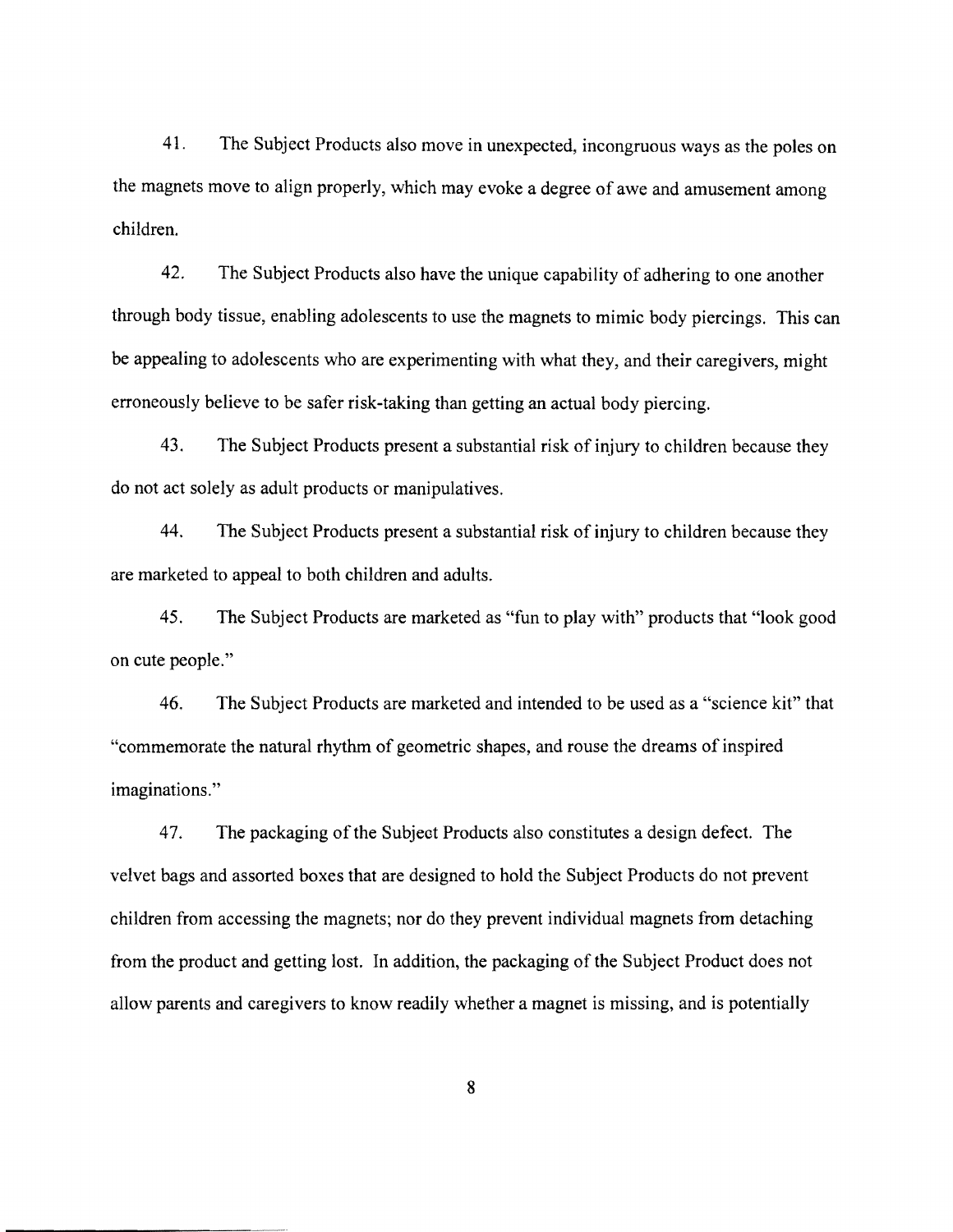within the reach of a young child, who could get a hold of it and may mouth or ingest the product.

48. The hazard posed by the Subject Products cannot be remedied by different packaging because users are unlikely to return the magnets to any container or case to store them, regardless of the packaging design. Users of the Subject Products are unlikely to disassemble magnet configurations, many of which are elaborate and time-consuming to create, and replace them in a case or container after each use. This is more likely with the subject product which comes with a steel plate upon which designs can be affixed and will likely be displayed.

#### COUNT III

#### The Subject Products Are a Substantial Product Hazard

49. Paragraphs 1 through 48 are hereby realleged and incorporated by reference as though fully set forth herein.

50. The Subject Products present a substantial risk of injury because the pattern of defect-failure to operate exclusively as an adult toy, failure to communicate warnings effectively, and marketing the product for uses applicable to children under the age of 14-is present in all of the Subject Products.

51. Therefore, the Subject Products present a substantial product hazard within the meaning of Section 15(a)(2) of the CPSA, 15 U.S.C.  $\S2064(a)(2)$ , by reasons of the substantial risk of injury or death alleged in paragraphs 1 through 48 above.

52. The Respondent has refused to stop sale and conduct a recall of the Subject Products voluntarily.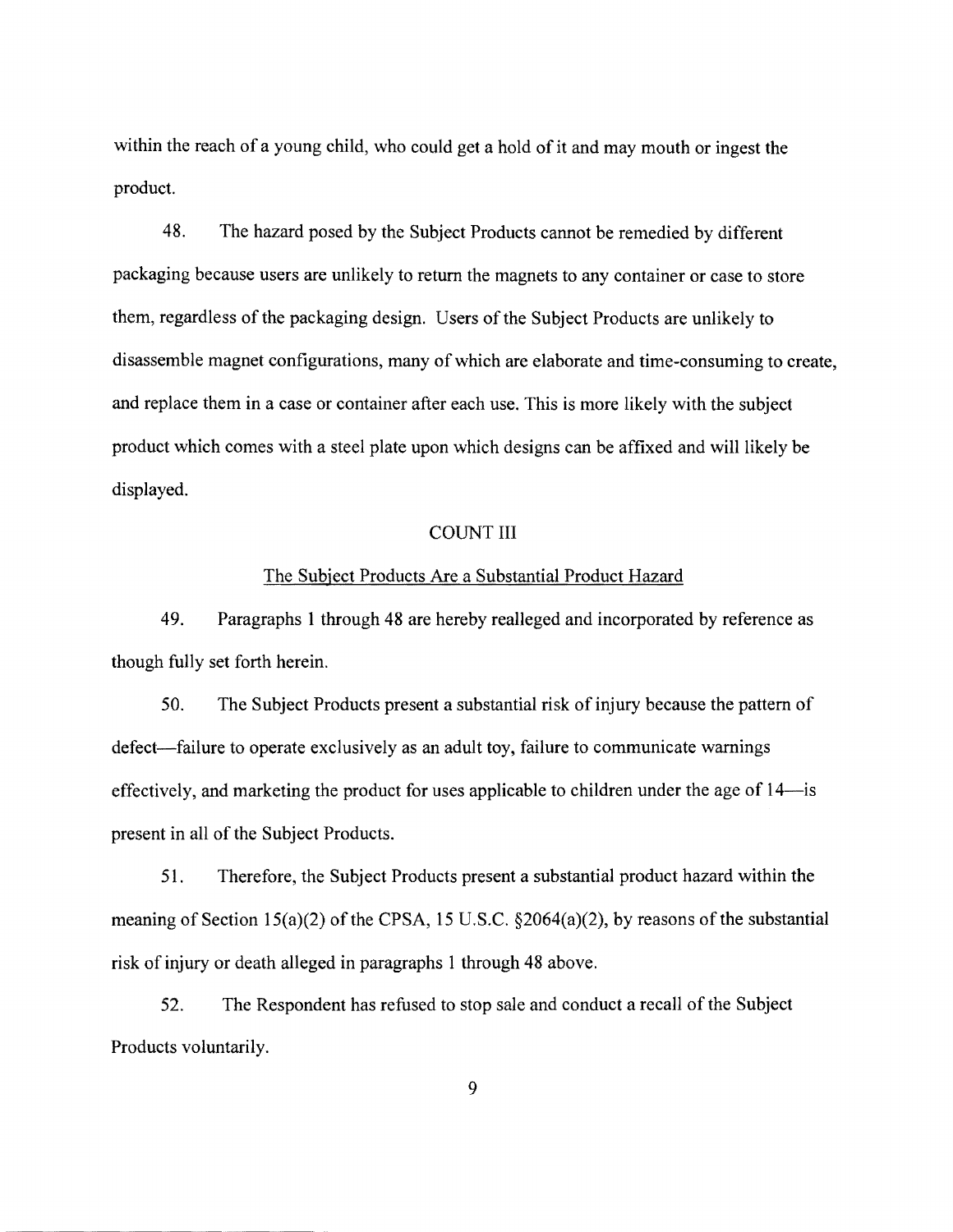#### Relief Sought

Wherefore, in the public interest, Complaint Counsel requests that the Commission:

A. Determine that Respondents' Subject Products, known as Zen Magnets™, present a "substantial product hazard" within the meaning of Section 15 U.S.C. §2064(a)(2).

B. Determine that extensive and effective public notification under Section 15(c) of the CPSA, 15 U.S.C. § 2064(c), is required to protect children adequately from the risks of injury presented by rare earth magnet products, and order Respondent under Section 15(c) of the CPSA, 15 U.S.C. §2064(c) to:

(1) Cease importation and distribution of the Subject Products;

(2) Notify all persons and entities that transport, store, distribute, or otherwise handle the Subject Products, or to whom such product has been transported, sold, distributed, or otherwise handled, to cease distribution of the product immediately;

(3) Notify appropriate state and local public health officials;

(4) Give prompt public notice of the defect in the Subject Products, including the incidents and injuries associated with ingestion or aspiration, including posting clear and conspicuous notice on its Internet website, providing notice to any third party Internet website on which Respondent has placed the product for sale, and announcements in languages other than English and on radio and television where the Commission determines that a substantial number of consumers to whom the recall is directed may not be reached by other notice;

(5) Mail notice to each distributor or retailer of the Subject Products; and

(6) Mail notice to every individual to whom the person required to give notice knows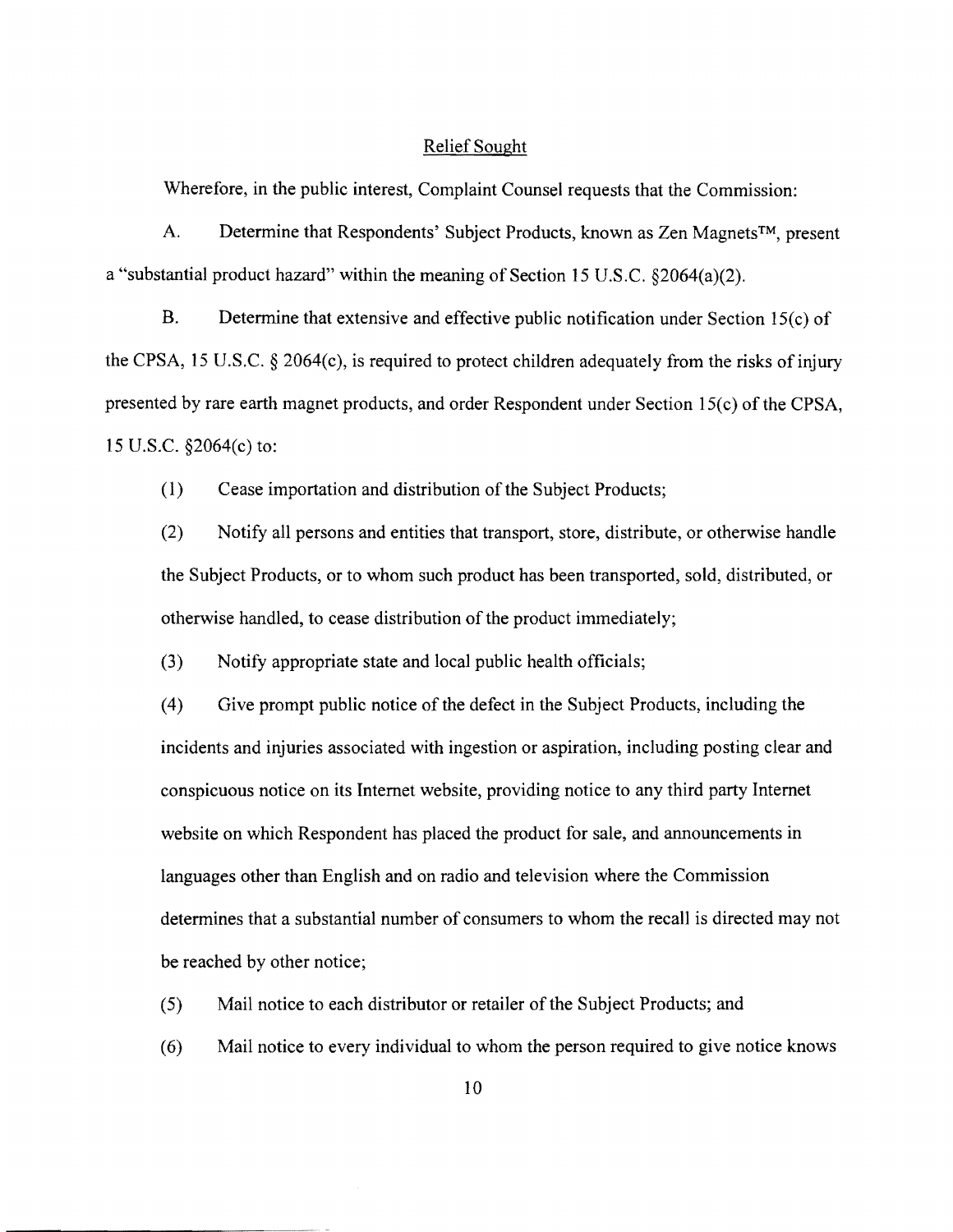such product was delivered or sold.

C. Determine that action under Section 15(d) of the CPSA, 15 U.S.C. 2064(d), is in the public interest, and additionally, order Respondent to:

(1) Refund consumers the purchase price of the Subject Products;

(2) Make no charge to consumers and to reimburse consumers for any reasonable and foreseeable expenses incurred in availing themselves of any remedy provided under any Commission Order issued in this matter, as provided by Section 15 U.S.C. § 2064(e)(1);

(3) Reimburse retailers for expenses in connection with carrying out any Commission Order issued in this matter, including the costs of returns, refunds, and/or replacements, as provided by Section 15 U.S.C. § 2064(e)(2);

(4) Submit a plan satisfactory to the Commission, within ten (10) days of service of the Final Order, directing that actions specified in Paragraphs B(1) through (5) and  $C(1)$  through (3) above be taken in a timely manner;

(5) To submit monthly reports, in a format satisfactory to the Commission, documenting the progress of the corrective action program;

 $(6)$  For a period of five  $(5)$  years after issuance of the Final Order in this matter, to keep records of its actions taken to comply with Paragraphs  $B(1)$  through (5) and C(1) through (4) above, and supply these records to the Commission for the purpose of monitoring compliance with the Final Order;

 $(7)$  For a period of five (5) years after issuance of the Final Order in this matter, to notify the Commission at least sixty (60) days prior to any change in its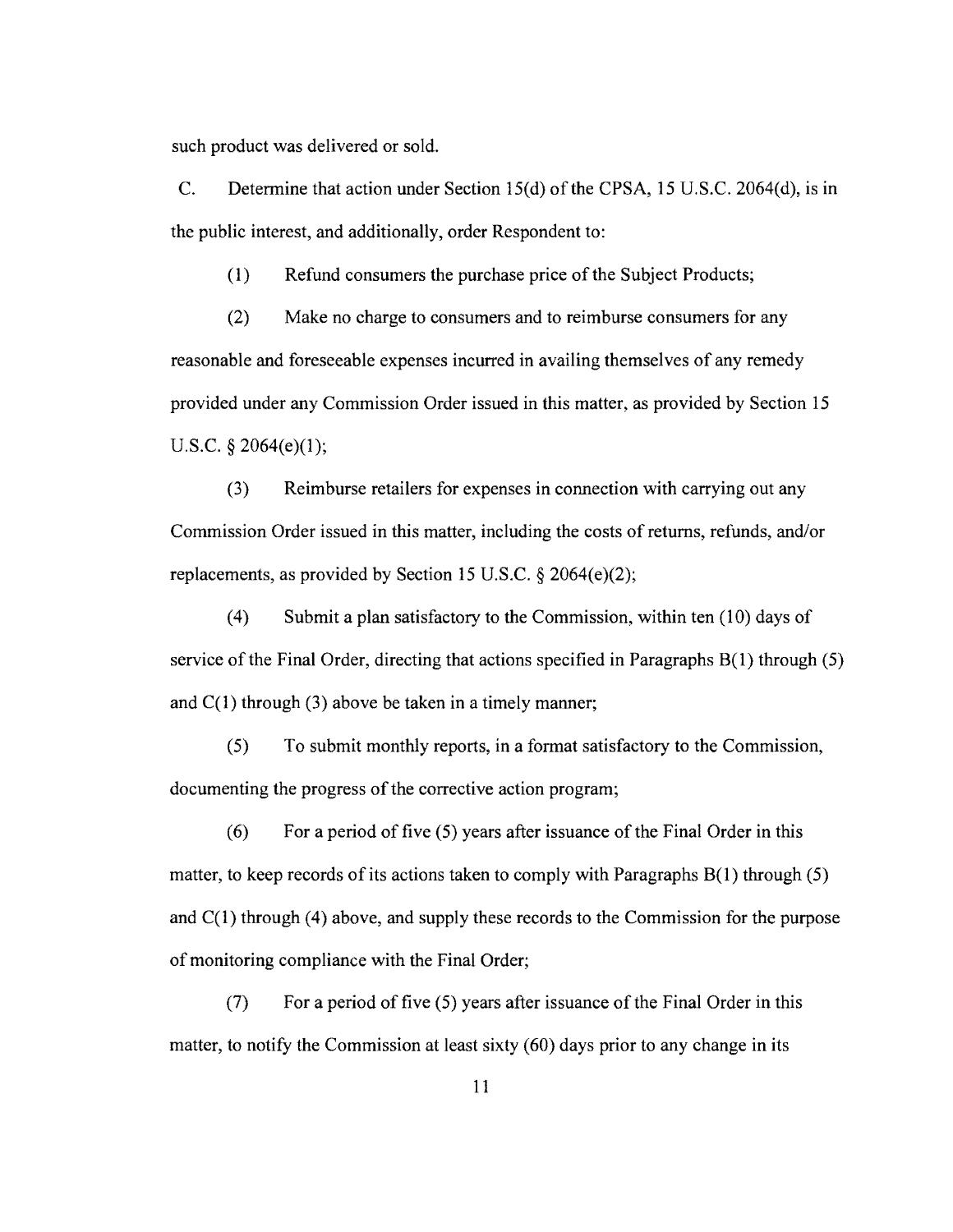business (such as incorporation, dissolution, assignment, sale, or petition for bankruptcy) that results in, or is intended to result in, the emergence of a successor corporation, going out of business, or any other change that might affect compliance obligations under a Final Order issued by the Commission in this matter; and

D. Order that Respondent shall take other and further actions as the Commission deems necessary to protect the public health and safety and to comply with the CPSA.

ISSUED BY ORDER OF THE COMMISSION:

Dated this  $\omega$  day of August, 2012

-

Iinson Executive Director

U.S. Consumer Product Safety Commission Bethesda, MD 20814 Tel: (301) 504-7854

Mary Murphy, Assistant General Counsel Division of Compliance, Office of General Counsel U.S. Consumer Product Safety Commission Bethesda, MD 20814 Tel: (301) 504-7809

Jennifer Argabright, Trial Attorney Sarah Wang, Trial Attorney Complaint Counsel Division of Compliance Office of the General Counsel U.S. Consumer Product Safety Commission Bethesda, MD 20814 Tel: (301) 504-7808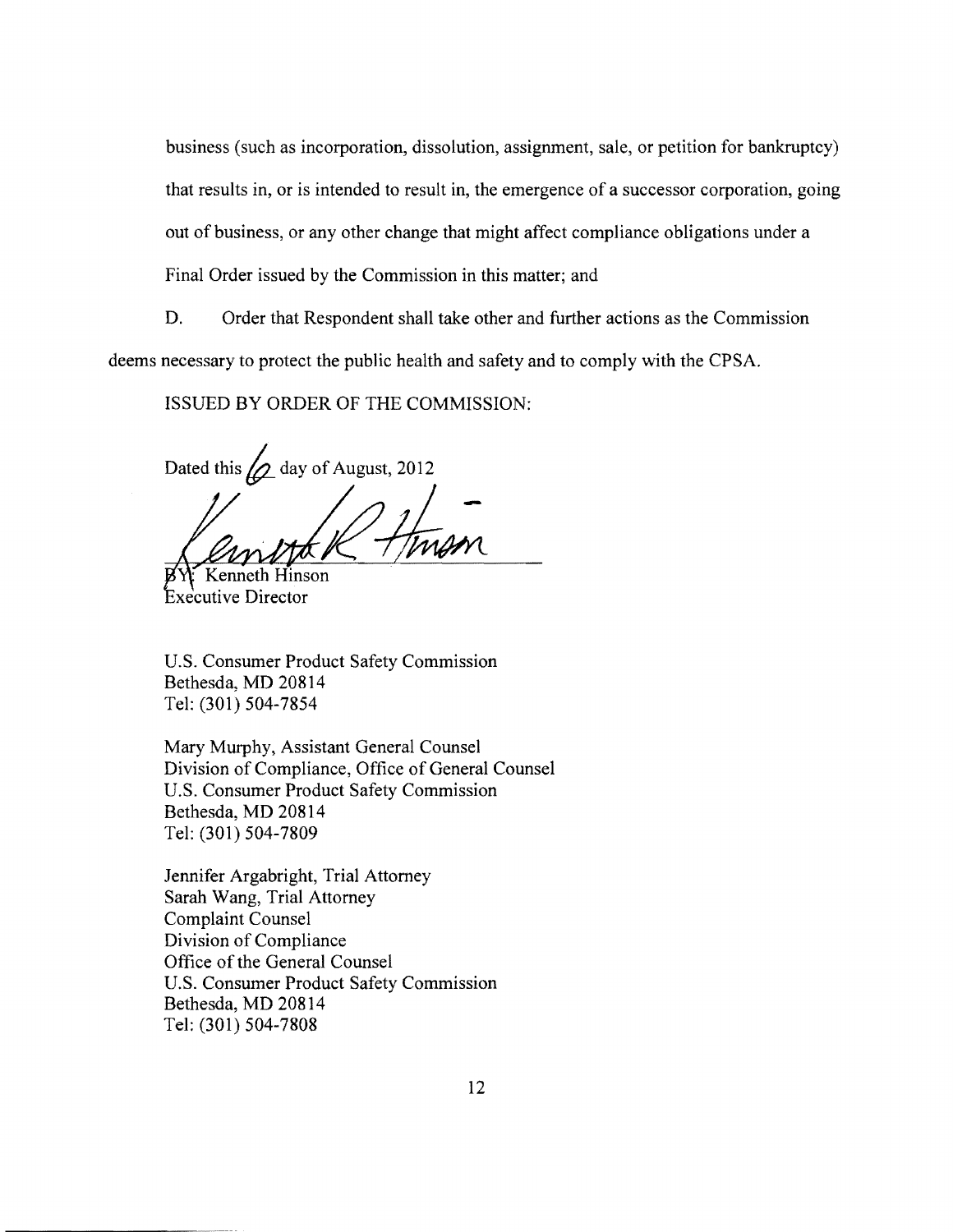#### **CERTIFICATE OF SERVICE**

I hereby certify that on August  $\&$ , 2012, I served the foregoing Complaint upon all parties of record in these proceedings by mailing, certified mail, postage prepaid, a copy to each at their principal place of business, and e-mailing a courtesy copy, as follows:

Shihan Qu, Founder Zen Magnets, LLC 4155 E. Jewell Avenue Suite 908 Denver, CO 80222 shihanqu@gmail.com

t*uiM1*vt-

Complaint Counsel for U.S. Consumer Product Safety Commission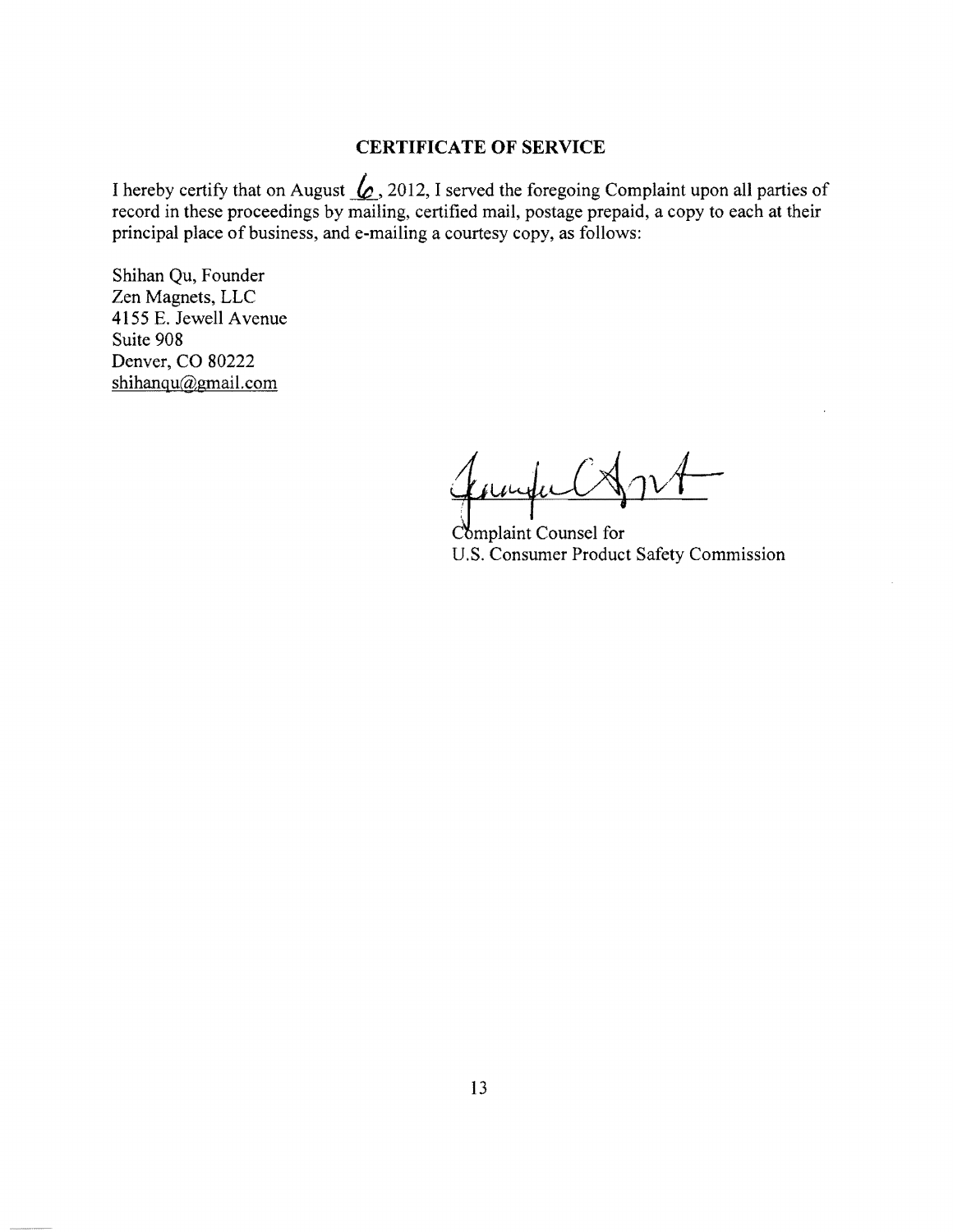## UNITED STATES OF AMERICA CONSUMER PRODUCT SAFETY COMMISSION

)

)

)

) )

In the Matter of

ZEN MAGNETS, LLC

) CPSC DOCKET NO. 12-2

Respondent. )

-------------------------------)

## LIST AND SUMMARY OF DOCUMENTARY EVIDENCE

Pursuant to 16 C.F.R.  $\S$  1025.11(b)(3) of the Commission's Rules of Practice for Adjudicative Proceedings, the following is a list and summary of documentary evidence supporting the charges in this matter. Complaint Counsel reserves the right to offer additional evidence during the course of the proceedings.

- 1. Claims, complaints, medical records, and reports concerning incidents involving the Zen Magnets™ Rare Earth Magnetic Balls (Subject Products) and similar products.
- 2. Communications from consumers regarding their purchase of the Subject Products for children under the age of 14, including their attention to, and understanding of, the Subject Products' warnings, labeling, and instructions.
- 3. Documents evidencing the product warnings, labeling, and packaging since the introduction of Zen MagnetsTM products in 2009.
- 4. Advertisements, marketing, and promotional materials for Zen Magnets<sup>TM</sup> products, including print and Web media, since 2009.
- 5. Correspondence between Respondent and CPSC staff regarding failure of the Subject Products to comply with ASTM 963 and subsequent changes by Respondent to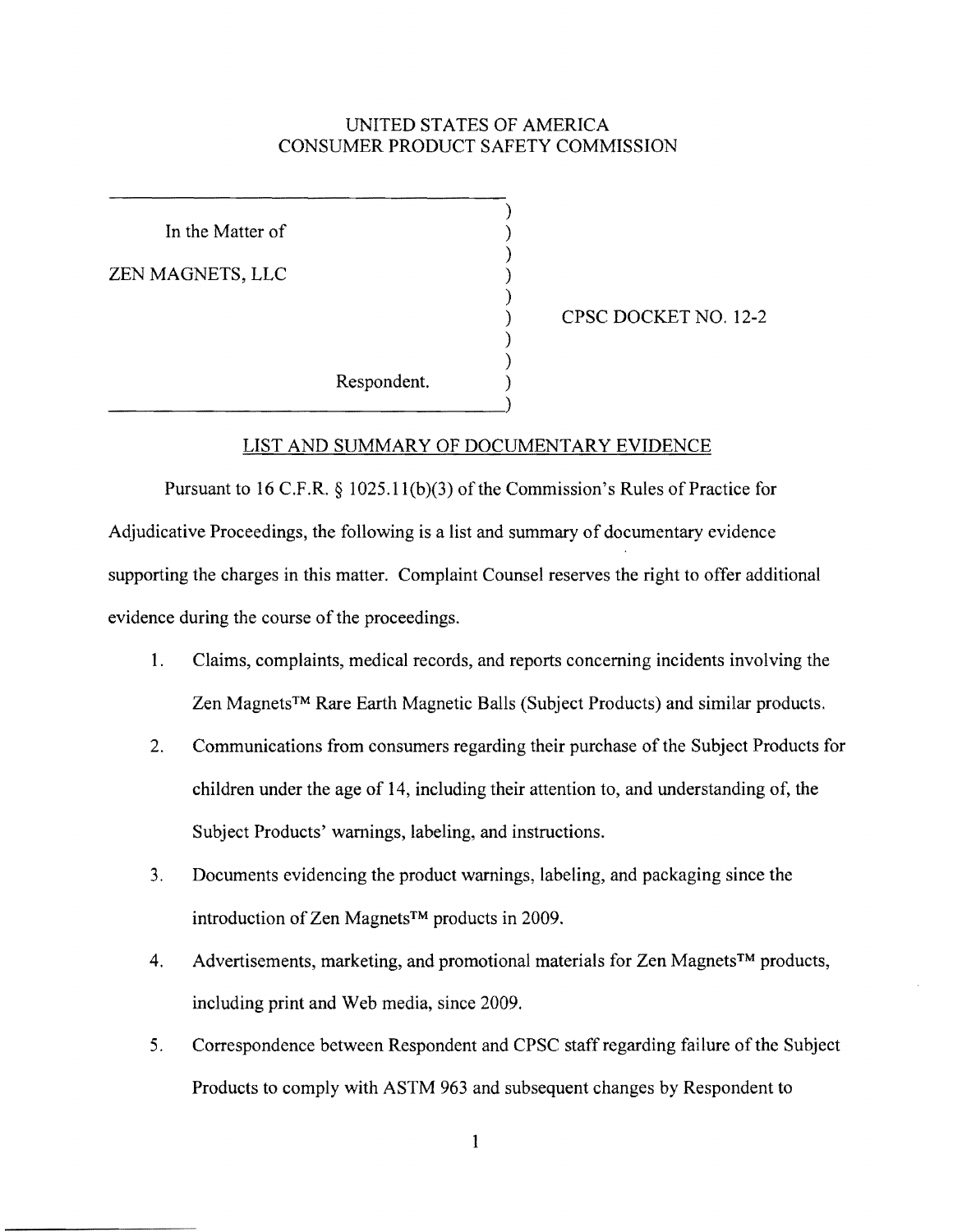marketing, warnings, and instructions regarding the Subject Products.

- 6. CPSC's In-Depth Epidemiological Investigation Reports of near-ingestion, ingestion, and injury incidents involving the Subject Products and similar products.
- 7. CPSC Product Safety Assessments from the Directorate for Engineering Sciences, the Directorate of Economic Analysis, the Division of Health Sciences, and the Division of Human Factors concerning the Subject Products.
- 8. Documentary evidence regarding changes to the packaging, labeling, and instructions of the Subject Product since 2009.
- 9. Technical records, technical analyses, and evaluations of the Subject Products conducted by or for Respondent.
- 10. Technical records, technical analyses, and evaluations of the Subject Products and similar products, and summaries thereof, from outside expert witnesses retained by CPSC staff for the purposes of litigation.
- 11. Information provided by Respondent to Commission staff pertaining to the Subject Products.
- 12. Public notices issued by the Commission regarding the Subject Product and similar products.
- 13. Standards regarding high-powered magnets, including, but not limited to, ASTM F963-08.
- 14. Reports and publications from medical professionals regarding the hazards of ingestion of magnets, including how the injuries occur, the difficulty in diagnosing and treating such ingestion incidents, and the long-term health consequences attendant to such injuries.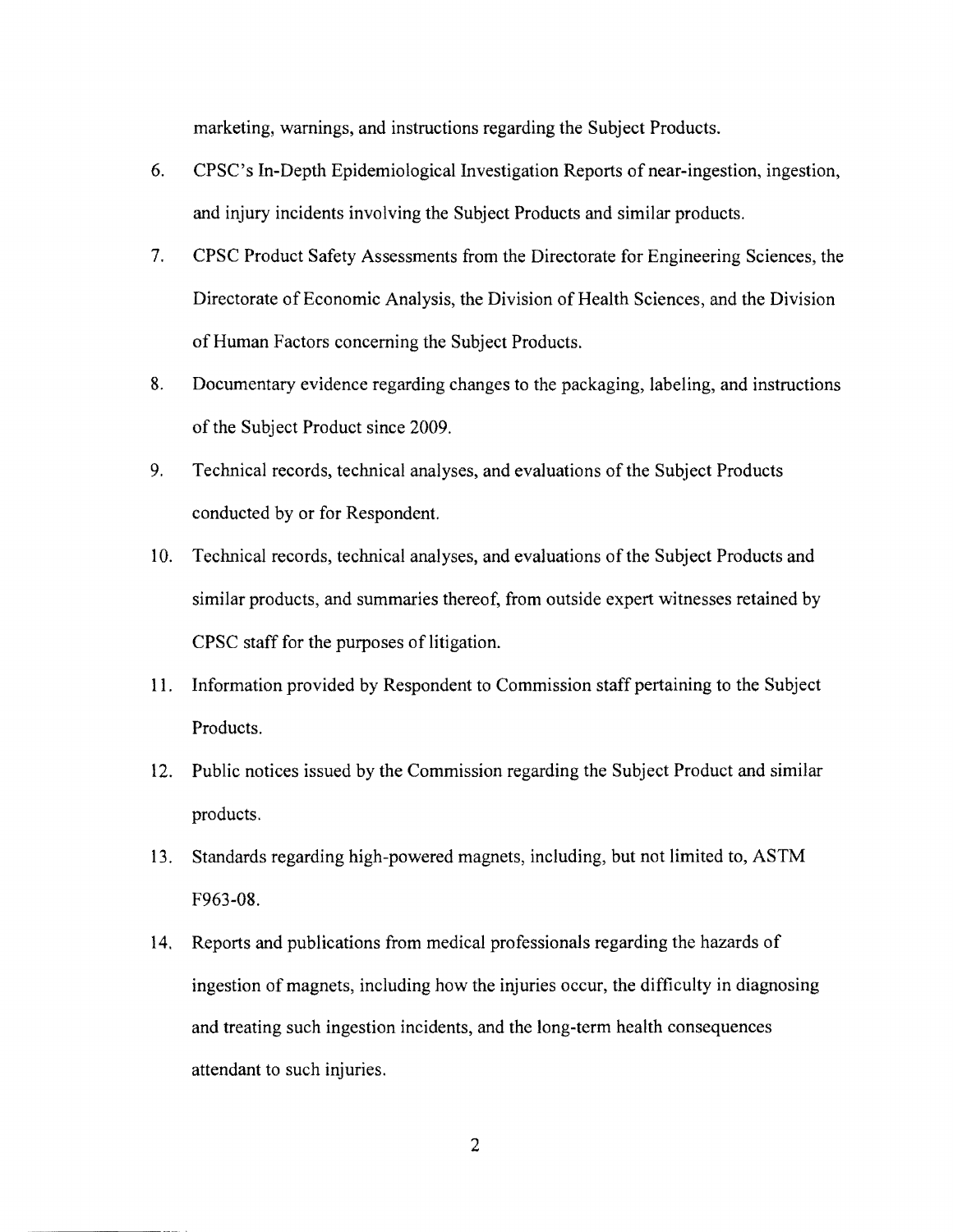15. Information provided by consumers pertaining to any products liability, personal injury, or other lawsuits filed against Respondent in connection with the Subject Products.

Dated this  $\int$  day of August, 2012.

Mary Mumbhy, Assistant General Counsel Jennifer Argabright, Trial Attorney Sarah Wang, Trial Attorney Complaint Counsel Division of Compliance Office of the General Counsel U.S. Consumer Product Safety Commission Bethesda, MD 20814 Tel: (301) 504-7809